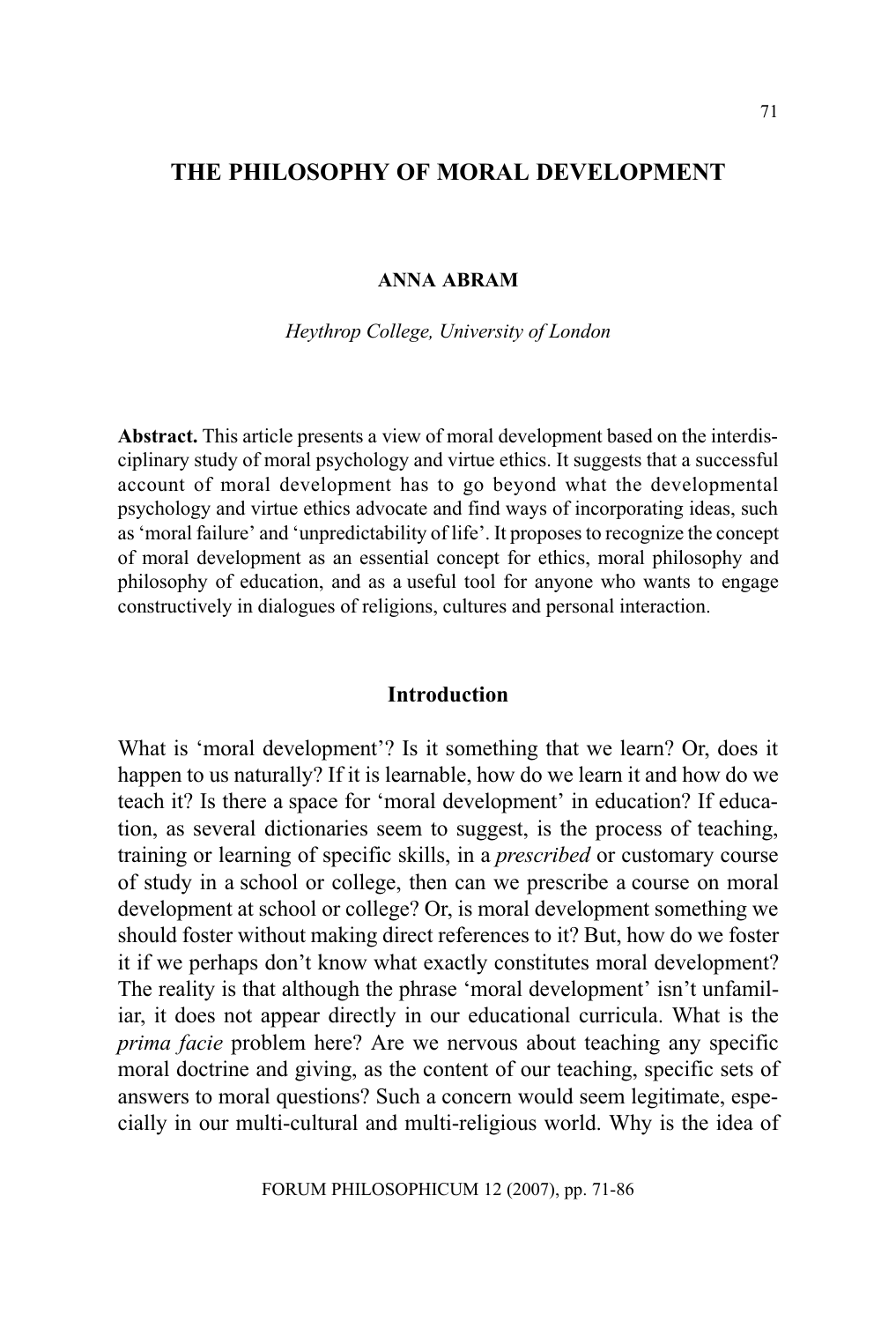#### ANNA ABRAM

moral development, prominent within the areas of moral psychology (as I will attempt to show later in this article) and philosophy, especially philosophy of education, not their most important concept? Besides, the whole field of philosophy of education is one of the weakest subfields of both philosophy and education. Philosophy of education seems to be both unpopular and disconnected from philosophy (by being insufficiently rigorous for the tastes of many "real" philosophers) and from the broader study and practice of education (by being too philosophical, too theoretical). In spite of this weakness, I would like to suggest that, although philosophy doesn't operate as freely and as frequently with the idea of moral development as moral psychology, philosophy does offer a wealth of insights related to moral development. One may say that Aristotle's Nicomachean Ethics is almost solely about moral development, understood as the development of a good human 'state', hexis, in other words, 'character' with virtues as its traits. It is beyond the scope of this article to trace the roots and meanings of moral developmental thinking though the history of philosophy. Instead, I propose to focus on aspects of philosophy, more precisely, a school of moral philosophy imbedded in Aristotelian thought, namely virtue ethics. In my view, virtue ethics offers us many important insights regarding moral development and it seems to be the most suitable conversation partner for moral psychology (whose developmental theories have already established a rather solid ground for moral developmental thinking). I shall argue that virtue ethics and moral psychology complement each other. I will attempt to show (in the form of five steps) that utilizing and extending the insights of these two discourses helps us to offer an account of moral development that is both illuminating and promising. My view, based on the studies available to us, is that a successful approach to moral development has to be interdisciplinary. Moreover, in order to be plausible, it has to go beyond what developmental psychology and virtue ethics suggest and find ways of incorporating ideas, such as those of 'moral failure' and the 'unpredictability of life'. This article will begin with a brief exploration of the phrase 'moral development'.

#### I. The meaning of the phrase 'moral development'

'Moral development' is often interchanged with terms like 'moral growth', 'moral maturation', 'moral progress' and 'moral formation'. 'Growth', 'maturation', 'progress', 'development' and 'formation' are words from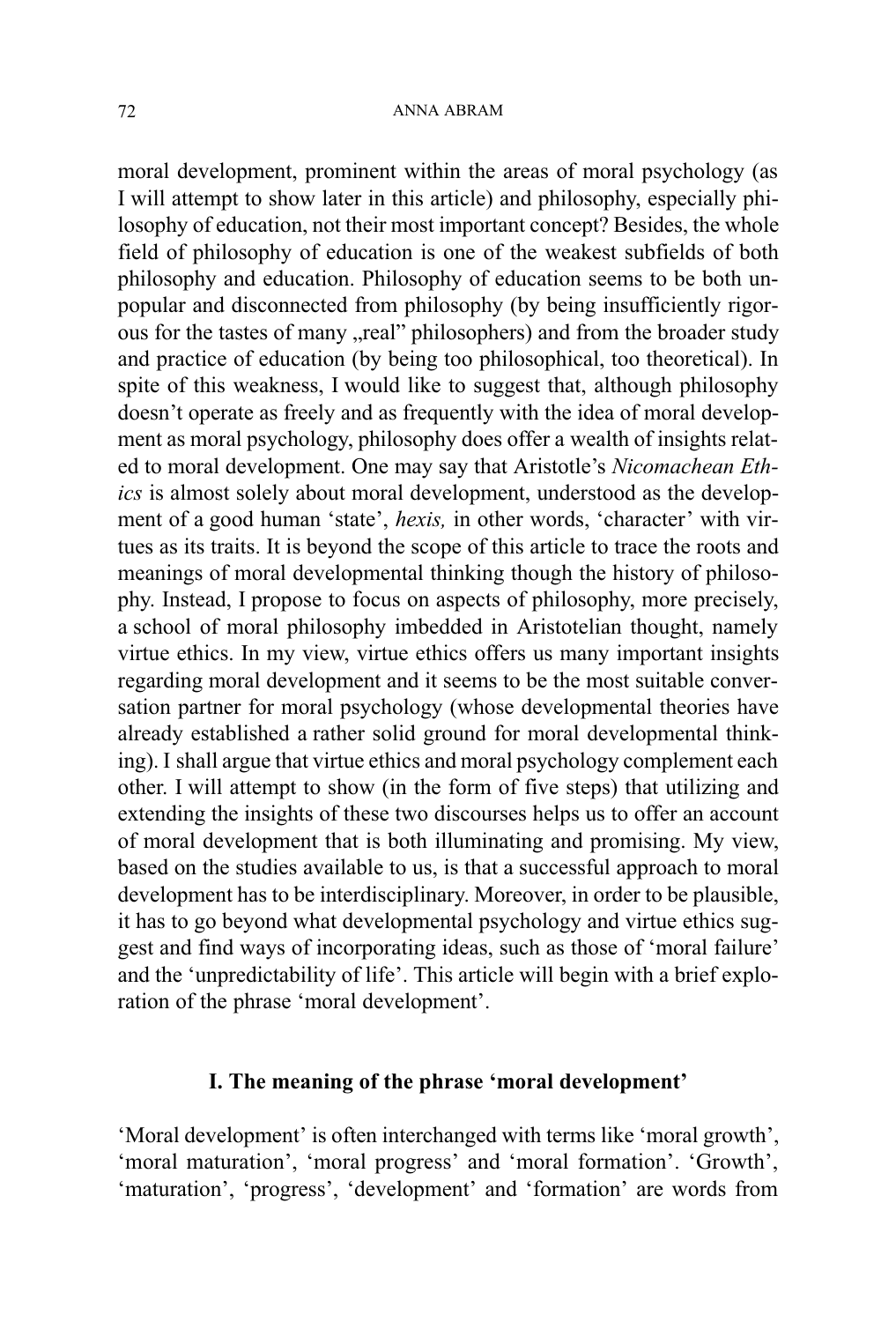the same family. They all imply change and some sort of open-endedness, within this change. 'Formation' can have a negative meaning, since it can be programmed in such a way that it prevents growth or progress.

The main problem with the term 'moral development' arises from the lack of a precise definition: of 'moral' and of 'development'. I suggest that 'moral' can be articulated (not defined) as about becoming a better, more rightly ordered and more authentic human being. 'Development' consists of the Latin 'dis', which means 'apart' and the French 'voloper,' which means to 'unwrap'. The Oxford English Dictionary (1989 p. 563) gives, as its third meaning (the closest one to the theme of moral development) ..to unfold more fully, bring out all that is potentially contained in". Thus, I propose to define the term 'development' as 'unfolding the potential' and the term '*moral* development' as signifying the unfolding of the potential of the moral self.

#### II. The exploration of the concept of 'moral development'

## First step: developmental psychology

There are three main schools or styles, within developmental psychology, that deal with ego development, cognitive development, social development, affective development, and affective/interpersonal development. They are: the Freudian school with a focus on how a person's identity as a whole is formed; and the Piagetian and Flavellian schools, both with a focus on cognition. In my studies of psychological developmental theories I chose one or two representatives of each school: Erik Erikson as a representative of the Freudian school, Laurence Kohlberg and Carol Gilligan as representatives of the Piagetian school and Jane Loevinger as a representative of the Flavellian school. Space does not permit me to even sketch each theory. Hence, the only alternative is to briefly summarize the findings of my study.

Developmental psychology contributes towards a better understanding of the self. It points to the nature of the human person as relational; human relationality is essential to successful moral development. It insists on a movement from self-absorption to self-transcendence. It emphasizes the role of cognition in moral growth. It points to the relationship between childhood development and later (adult) growth. It stresses the developmental dimension of a person. It helps us to understand the meaning of  $epikeia$  in moral growth  $-$  a capacity to make reasonable and responsible exceptions to rules. By using the term 'post-conventional' we are reminded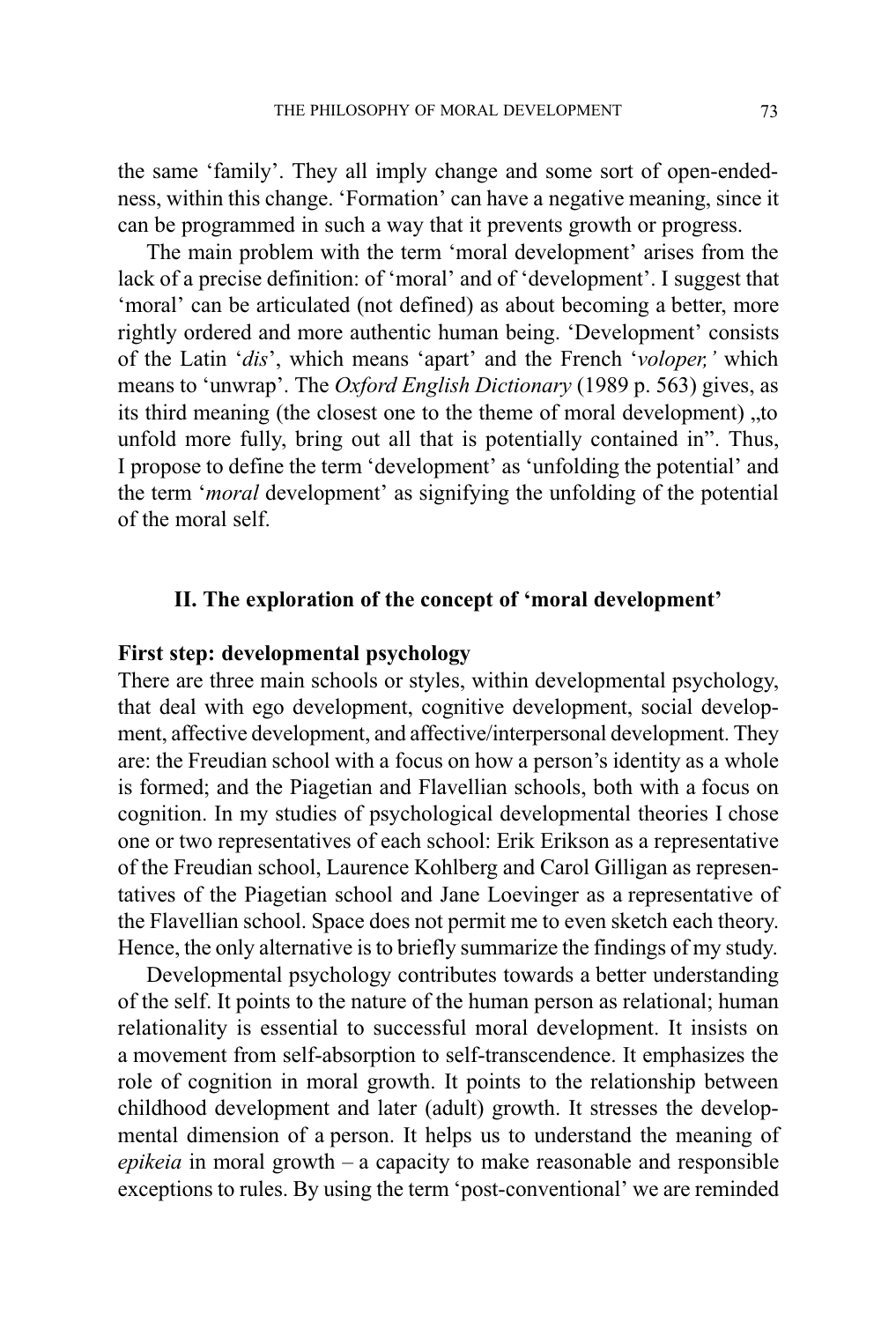that there is more to moral growth than simply following the rules that prevail in a society.

Psychological theories help us understand that moral development is about the skilful living of our relational lives. They articulate what precisely is involved in such skilful living, so that our cognitive, affective and interpersonal human capacities can grow. The growth of human capacities is presented in the form of progressive-hierarchical steps: each theory defines development in terms of structure, organization, and process, and expresses it in the form of stages. However, the approach to these stages differs from theory to theory, and most notably, between the theories of Erikson and Loevinger on the one hand, and those of Kohlberg and Gilligan on the other. These (structural) differences are not especially significant for us, and present no great difficulty. Harder to handle is the issue of the different contents ascribed to each stage by the different theorists, especially the higher stages. The lower stages are easier to describe and their boundaries are more clear-cut, and the movement from one stage to another is relatively straightforward. By contrast, adult life is usually much more complicated and difficult to describe than life during childhood and adolescence. The content of lower stages is similar in each theory but there is no overlap in the content of the higher stages. Each theory aims to describe the path to moral maturity.

Moral development, in the context of the four psychological theories, is a process of expanding self-awareness and of the more conscious exploration of the self  $-$  the self as relational  $-$  so that the self successfully meets the demands of the relational life.

#### Second step: virtue ethics

Another discipline that contributes to the understanding of moral development is virtue ethics. Although virtue ethics, unlike developmental psychology, does not operate with the developmental terminology, it too stresses the importance of skilful living, but skilful living is realized through the practice of virtue(s). 'Virtue' refers to a human disposition that involves the judgment of the intellect, leads to right action and directs towards the attainment of the moral good. Virtue ethics focuses on the individual virtues (such as prudence, justice, temperance, courage) that are essential for the moral growth characterizing a well-developed human being. It stresses that the acquisition of these virtues takes place through participation in practices. This insight of virtue ethics complements the deficiency of psychological accounts, a deficiency shown by the fact that the latter pay little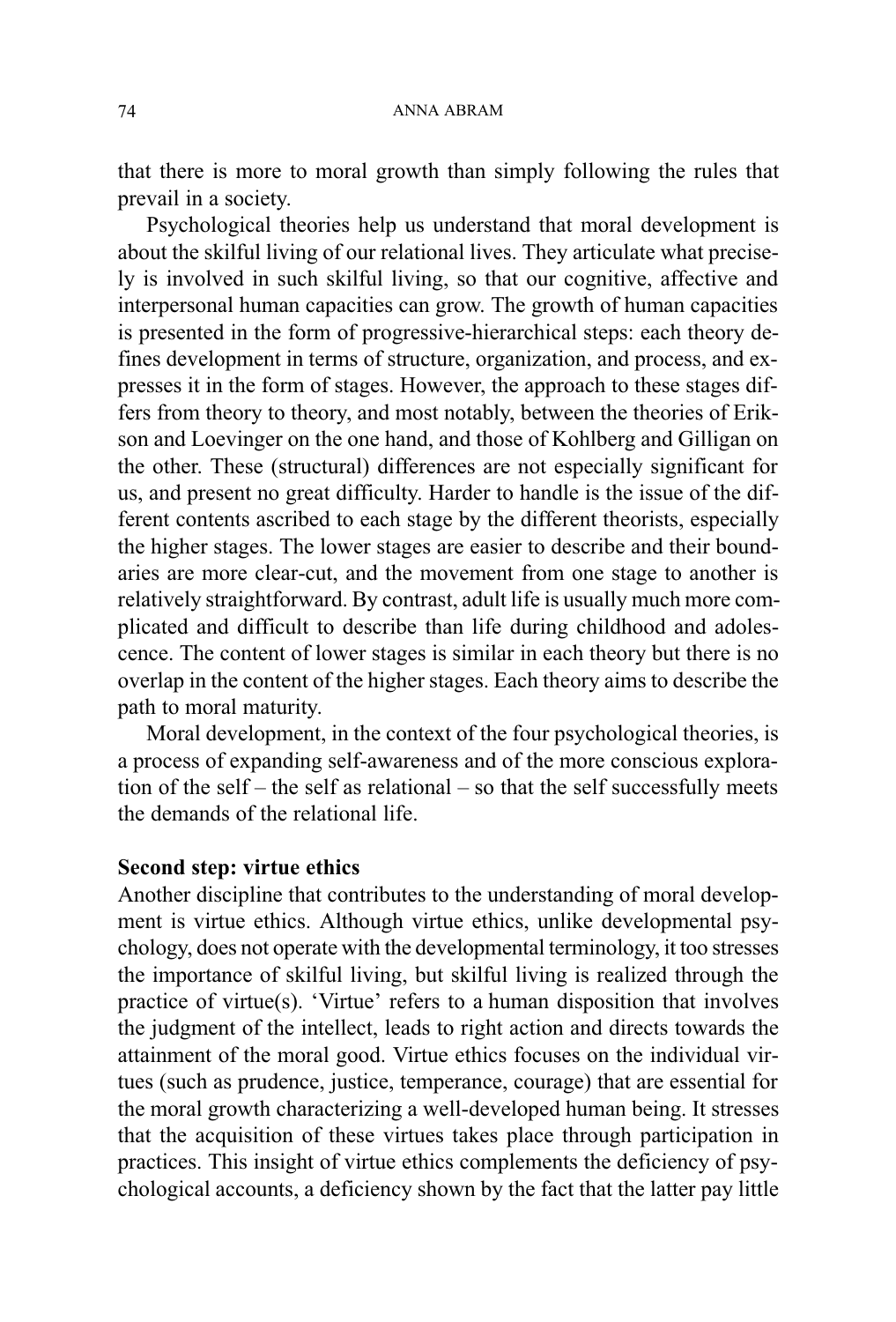attention to practical aspects of the moral life  $-$  they presume rather a straightforward link between mind and action. Participation in virtuous practices is not simply mechanical motion  $-$  it is purposeful and chosen doing. Virtue ethics tells us that, if we want to live in a morally right way, we need not only to develop our reasoning skills, shape our identity and realize relational nature. We, also and most of all, need to act intelligibly and promote the moral good. Virtue ethics views a person as a moral agent - people are more than what happens to them. A moral agent is one who not only possesses the capacity to act, but one who has a capacity to choose which actions to perform, because he or she has moral understanding. Virtue ethics engages the self much more than the psychological theories. Human beings are not simply formed by the interaction of psychological and environmental forces. The overall idea of moral agency helps us to understand that, despite the limits of the world in which one lives, one is still able to shape responsibly the image of the person one ought to become.

# Third step: combining the insights of moral psychology and virtue ethics.

So far, we have been dealing with the insights of two disciplines separately. Now I will attempt to offer a combined account of these insights. Both disciplines communicate that moral development, as the unfolding of the potential of the moral self, is expressed in moral behaviour.

## Moral behaviour

The psychological theories claim that if we are able to understand what the demands of our relational life are, and if we are able to resolve successfully any tensions that occur, then we will be able to live rightly. Virtue ethics conceives the developed self as a self that behaves in a virtuous way. Such behaviour is produced by virtues, that is, by dispositions of our mind that direct us to the moral good. It is expressed in intelligible actions and is characterised by consistency and continuity. This does not mean that 'virtuous behaviour' is not concerned with the fulfilling of relational demands. The two approaches, developmental psychology and virtue-centred ethics, are not concerned with two different realities but with the same reality expressed in two different ways. Virtuous behaviour is displayed by people whose characters are rightly ordered; characters cannot be rightly ordered without fulfilling the demands of relationships. Although character is a person's individual identity, it is shaped by interactions with other people. By pointing to virtues, virtue ethics suggests that right behaviour is not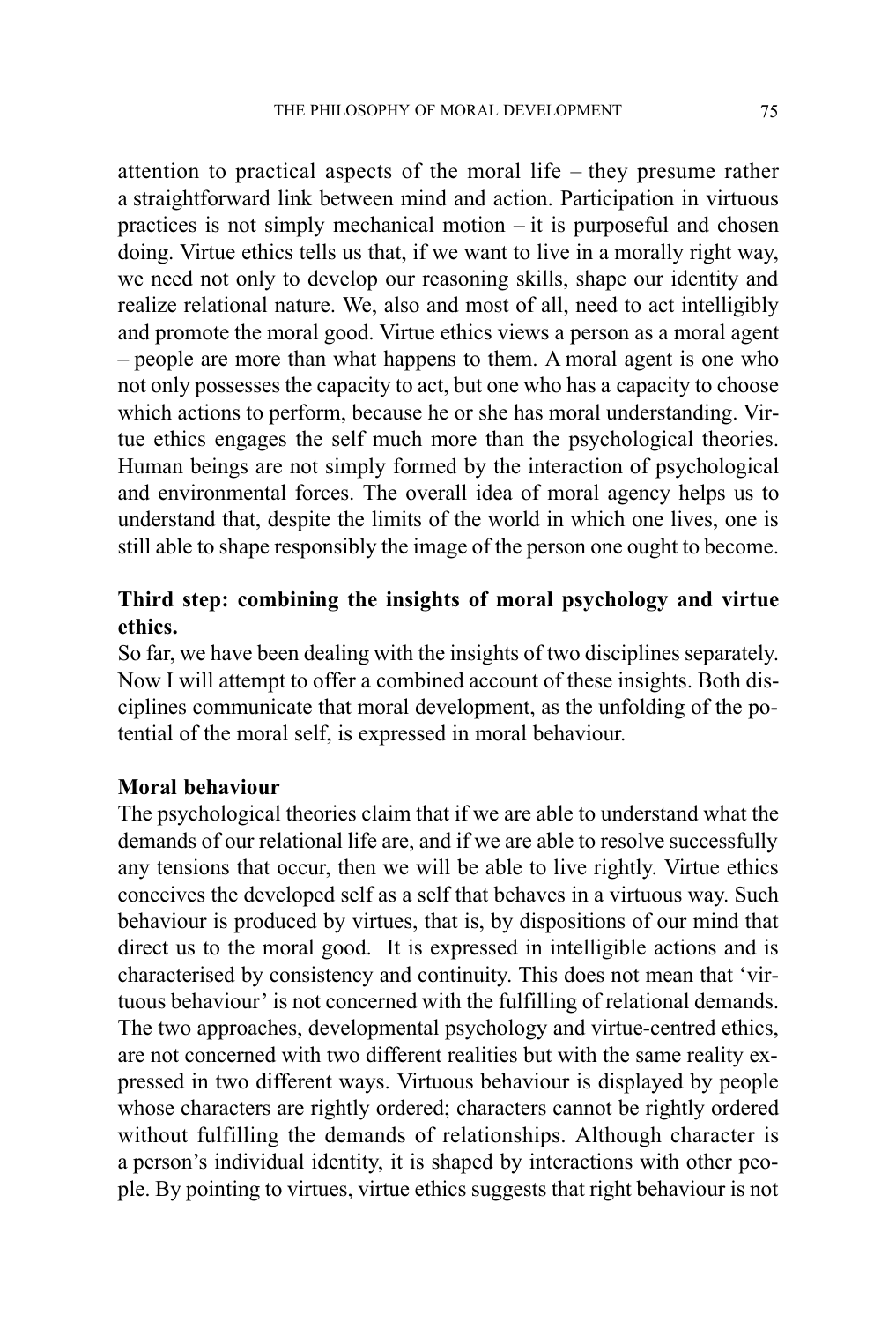just about resolving tensions (as in Erikson's theory), or finding solutions to dilemmas so that parties representing both sides of the tensions and dilemmas are satisfied with the outcomes (as in Kohlberg's and Gilligan's theories). Virtue ethics goes a step further, by suggesting that right behaviour must not simply be about settling down and being content with the smooth running of our relational lives. Right behaviour involves constantly examining (through the virtue of prudence) whether one's living promotes the moral good and finding ways of improving one's behaviour so that one can move closer to the telos, and truly live the kind of life that is best for a human being to live. The point that needs to be realized here is the distinction between smooth running and what is truly best. Virtue ethics is clearly concerned with the latter. Psychological accounts tend to be concerned with the former. However, they help us to recognize that, in realizing what is truly best, we need to be fully aware of our relational nature and display certain personal characteristics.

For approaches grounded in developmental psychology, it seems that to have these characteristics means to have a certain kind of attitude, a certain level of reasoning or emotional integrity. For virtue ethics, to have these characteristics means to have virtues and to express them in behaviour. This is where the two disciplines complement each other.

What both disciplines have in common is a certain dynamism that suggests the need for the improvement of our behaviour, and for growth towards moral maturity. Therefore, in what follows we shall synthesize the accounts of moral maturity (that is, the different ideas of the culmination of moral growth) that each discipline provides.

Right living is more than just a sum total of singular actions, understood narrowly in terms of external performances. It is, most of all, a continuous (habitual) and perfect (skilful) combination of right attitudes, emotions and the internalization of values and principles.

## Culmination of moral development

Does moral development have a culmination? If so, what is its culminating point or goal. If not, how best can we describe its endless (though not aimless) journey. My preference here is to adopt the first approach and seek to identify and describe the culmination of moral development.

While developmental psychological theories communicate their account of maturity by means of the content of the highest stages of the relevant psychological theories, virtue ethics articulates such an account by attempting to answer the following question: 'how do I achieve my ideal moral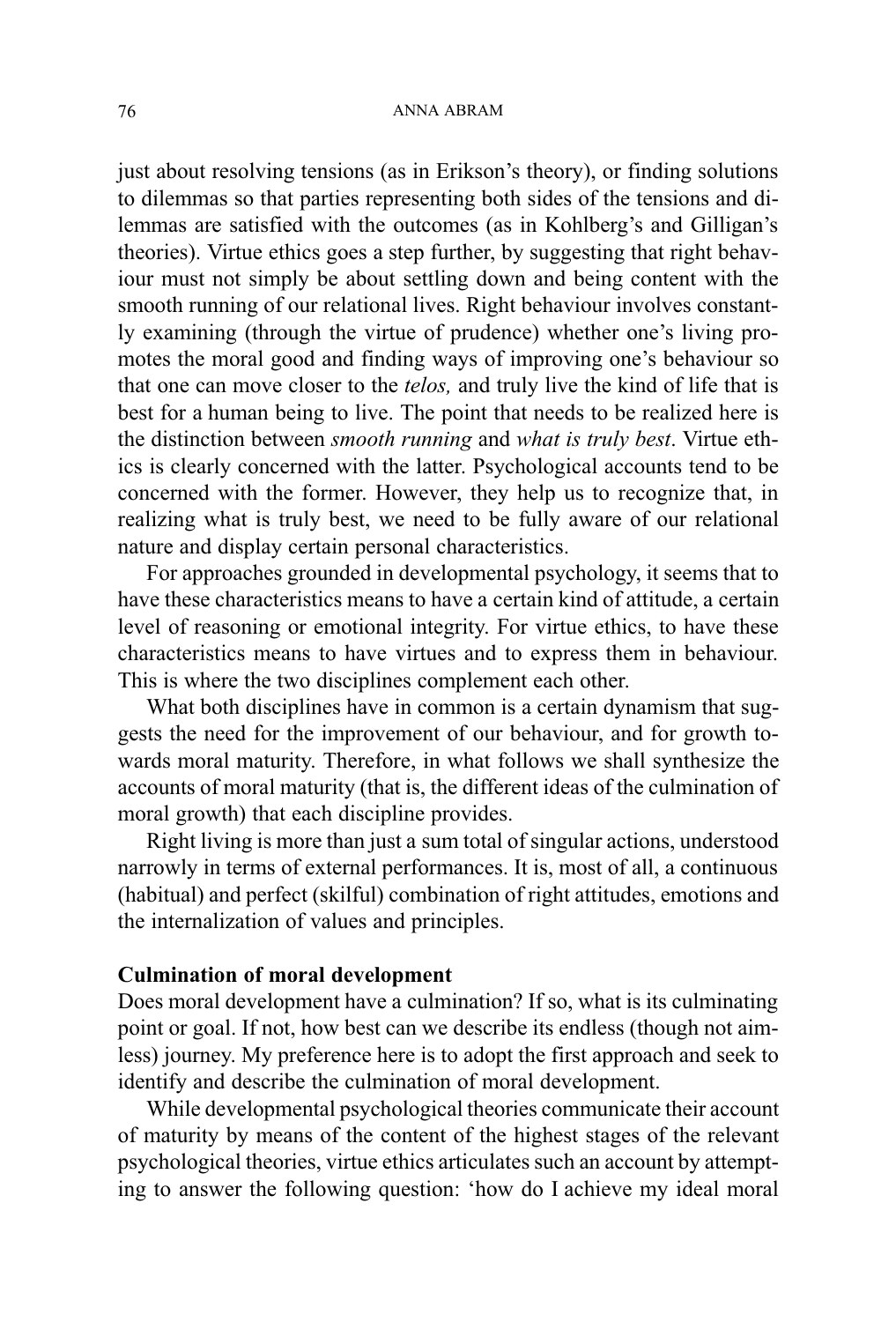self?' This question is formulated on the basis of a three-question structure ('who am I?', 'who I ought to become?' and 'how do I get there?'). Psychological theories see moral maturity in terms of relational maturity, while virtue-centered ethics sees it in terms of *individual attributes*  $-$  that is, virtues. In spite of the fact that each discipline sees the culmination of moral development in a different way, I think it is plausible to combine these two ways in order to have a richer account of the culmination of moral development.

According to our four psychological theories, if a person moves successfully through the stages of growth, he or she will not only effectively resolve dilemmas (both real and hypothetical), and sort out conflicts and tensions that are caused by living with others, but will also reach a state of overall relational maturity. Such a state would be a sum total of what each psychologist proposes as the culmination point of his or her theory. Erikson calls this point integrity. Kohlberg sees it in terms of autonomy based on the internalisation of the principle of justice. Gilligan understands it in terms of care and responsibility. Loevinger (like Erikson) views this state as integrity, by which she means something like a mixture of identity, autonomy and responsibility. Thus, according to the psychological theories, a person who has reached the final stages, and hence developed integrity, autonomy and care, would be able to live a successful relational life.

Unlike psychological theories, virtue ethics does not have a culmination point as such. Instead, it suggests that virtues, as personal attributes, can make a person morally mature. Such a person would have a set of related virtues like prudence, justice, temperance, courage, that would enable him or her to act in a way that promotes the moral good and achieve internal goods (like friendship, solidarity, honesty, fairness, etc). These goods can only be reached, as Alasdair MacIntyre suggests in his After Virtue, through the practice of virtues.

If we combine the relational maturity of the psychological theories with virtue ethics, we can say that a morally mature person, through the virtue of prudence, which involves skilful reasoning, would understand how society functions. He or she would know and understand its laws and regulations and their strengths and limitations; he or she would act in way that is best for others (those distant ones  $-$  in the light of justice, as well as those with whom one is bonded in a special way  $-$  in the light of fidelity); he or she would be able to exercise courage and self-restraint, and would take into account their own individual needs (through the virtue of self-care).

Moreover, virtue-centered ethics, with its use of the concept of the telos  $-$  a moral goal that can be viewed as the culminating point of virtue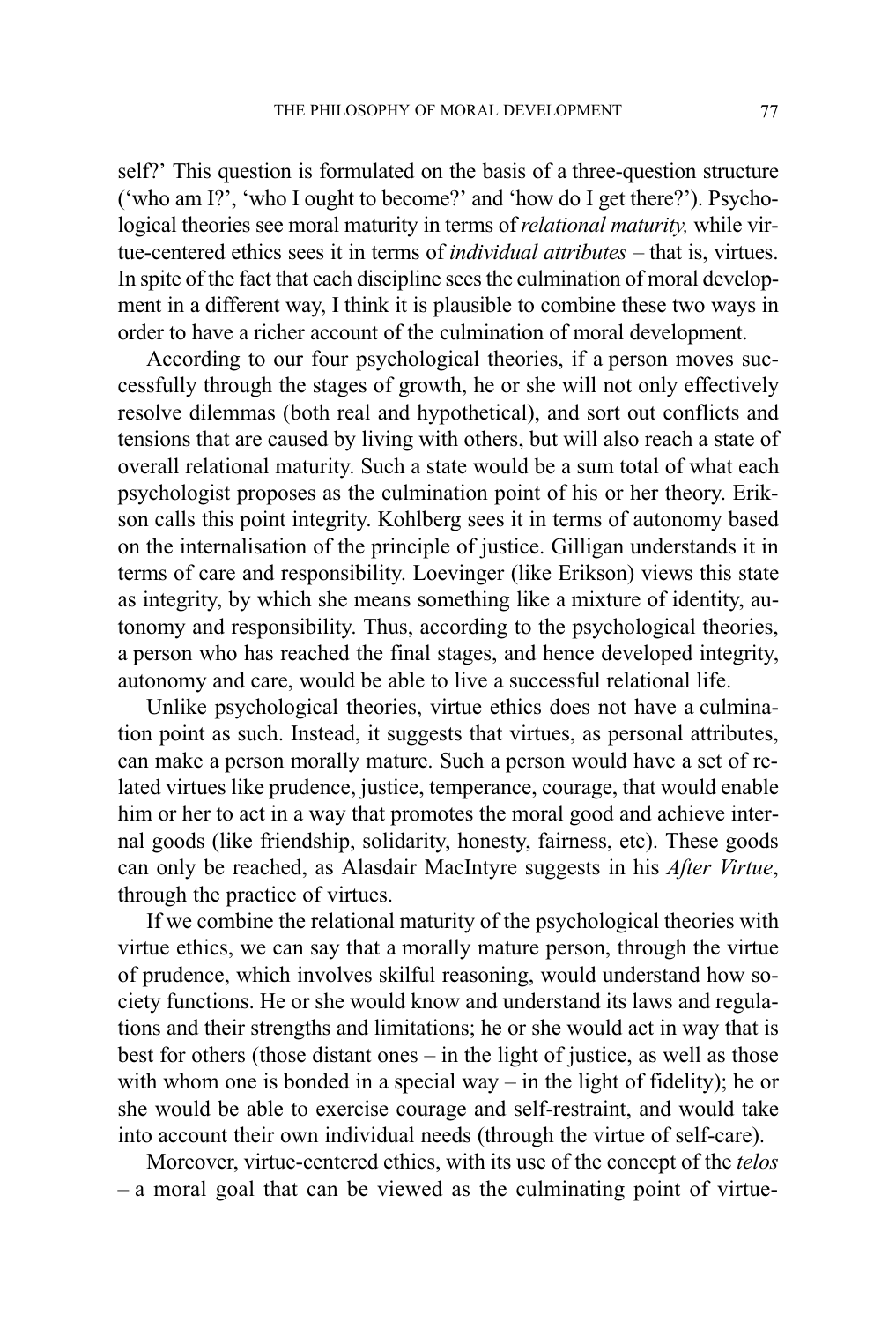centered ethics, but not as the definite goal presented in the psychological theories – can deepen developmental psychological theories. Virtue ethics contributes a sense of the variety of ways in which this can be realized, and asserts that the good of the telos is internal.

Having established the link between the relational maturity emphasized in the psychological theories, and the individual attributes and idea of the telos stressed in virtue ethics, I suggest we now consider the structure of the process of moral development.

#### The process of development

To a large extent, the psychological theories see the process of moral development in terms of adjustment, though by no means exclusively, whilst virtue ethics stresses the importance of creativity, especially the working out of the *telos'*. Thus, the two disciplines make a complementary contribution. Both disciplines see the process of moral development in terms of progress, even though their understandings of the idea of progress are not the same.

Basic to the psychological theories is a sense of an ordered sequence of unavoidable stages. These stages are in general quite exact, measurable and dependable. 'Exact' means that the content of each stage is different and easily distinguishable; 'measurable' expresses the possibility of assessing to which stage an individual belongs; 'progressively attained' means that the higher stages depend on the successful completion of the lower stages. These accounts of moral development, structurally logical and systematized, are useful as a starting point. They offer a general framework for analyzing an individual's moral growth. However, they do not leave much space for individual differences. This may suggest to an individual that, if he or she does not progress (with a certain 'speed') on the moral ladder that is designed by the psychological theories, he or she may be morally underdeveloped. In most situations this would be the right 'moral diagnosis' but this may not apply to all cases. Psychological theorists may well be right in claiming that most human beings share the same developmental pattern. However, there are also variations to this process and psychological theories do not accommodate these variations. Here virtue ethics offers complementary insights, by offering us a different structure for moral growth. It views it as a passage from 'who we are' to 'who we ought to become'; a transfer from good to better or from worse to less bad.

The dynamic of the developmental process, in virtue-centred ethics, implies that, although progress is a kind of movement that leads towards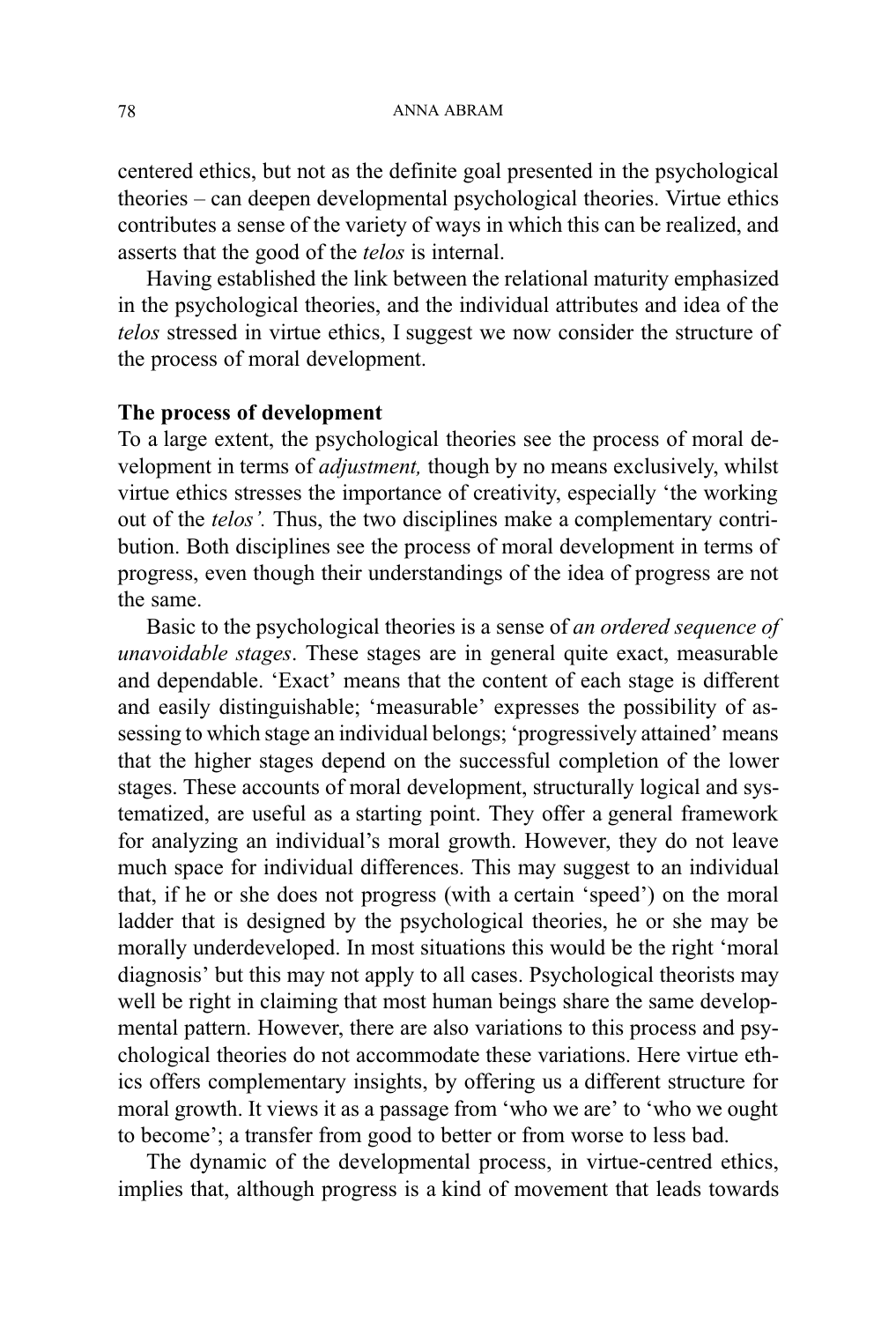becoming a more rightly ordered person, this movement may be intermittent, subject both to regression and meandering.

With regard to the content of the process of moral development, the two disciplines help us to see that this process is about improving our moral self: psychological theories express this a growth in our understanding of our relationality; virtue ethics expresses it in terms of the perfecting of the self. In the former it is expressed as a greater ability to co-ordinate different relational tasks, so that the demands of different kinds of relationships are met and fulfilled. In the latter it is expressed in the choice and performance of actions that, in line with one's virtues, promote the moral good.

While the psychological theories indicate that in the process of moral development we *adjust* our selves to the external realities of our relational life, virtue-centred ethics points to two inter-related aspects of this process: participation in virtuous practices, and the subsequent acceptance of a general principle, ('principle' in this context means a guide for one's future behaviour). It is derived from recognition of the value of practice, on the basis of one's prudent judgment, because of the value of these practices for the whole of the moral life. How can these three facets (adjustment, participation and acceptance) of the reality of moral growth be translated into the language of moral development?

First of all, 'adjustment' suggests that, to a large extent, we are not the creators of our external realities. We find ourselves in the midst of realities, in which we need to discover how best to interact with others, who share these realities with us. But even if we do influence our relational realities by our own choices, as when we choose friends or marriage partners, there are still things, in these realities, to which we need to adjust. Thus, adjustment is a process of adapting ourselves to the different relational experiences of our lives, taking responsibility for those with whom we share our lives (in an intimate, global and unique way) and managing and meeting the demands of these relationships. In order to progress in the moral life we constantly need to adapt to the relational spheres of our lives. Adjustment requires from us both partiality and impartiality, so that we can reach and maintain our integrity. Adjustment, as the psychological theories hold, is a developmental, and not a static reality: the more we adjust, the fuller will be the relational life that we are able to live. Adjustment is never fully accomplished, as there are always new situations in life, to which we will have to adjust. Nevertheless, having successfully adjusted to the realities of the past, we will be better equipped to adjust to the realities of the future.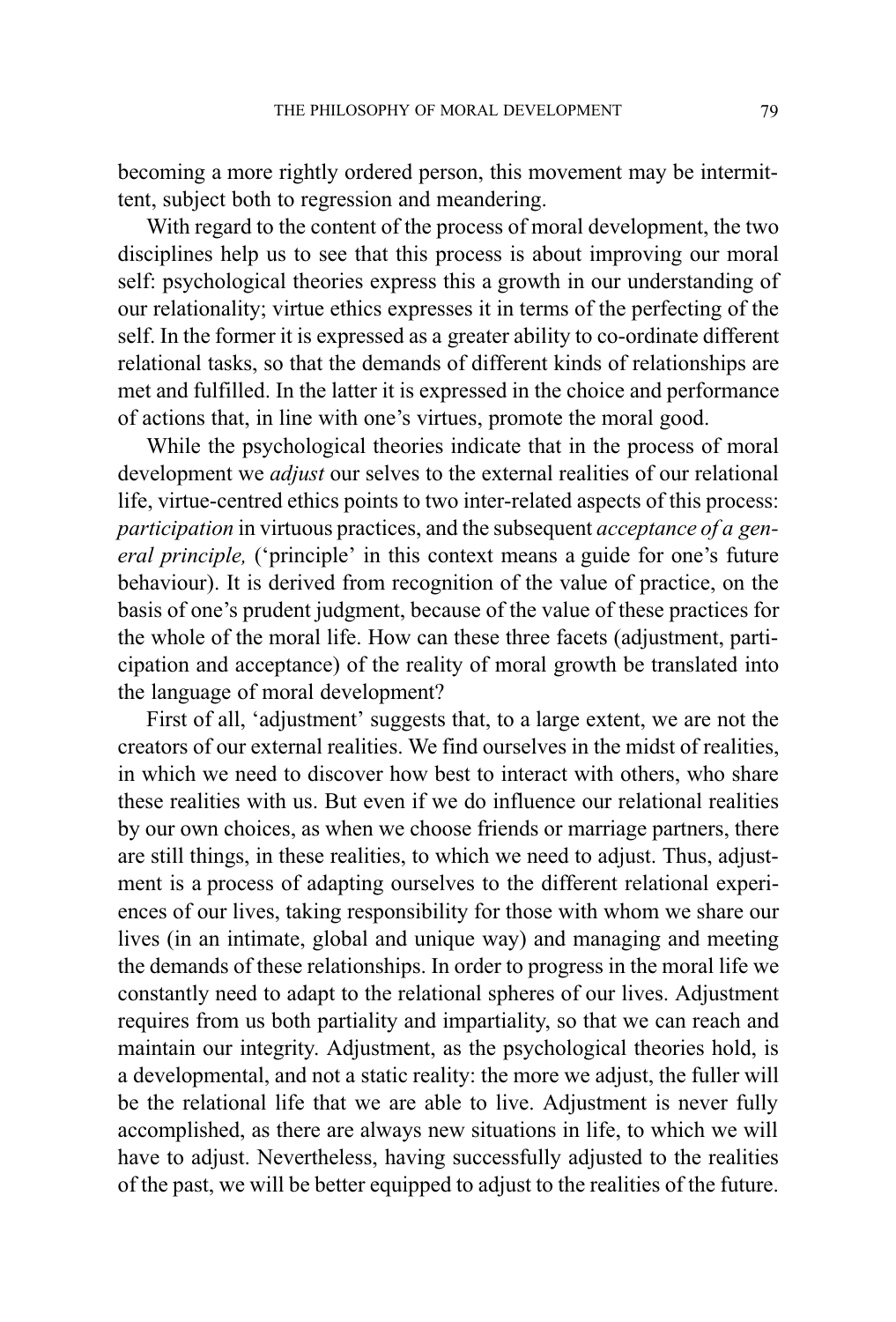The stress, in virtue ethics, on participation in practices, means that growth in the moral life is not possible without taking part in different kinds of activities that make human life flourish. Though this ethics stresses the importance of individual involvement in activities that engage other people, it does not deal in detail with the relational dimensions of this participation. The relationality that virtue-centered ethics adumbrates can be filled out in much more detail if we introduce the insights of our psychological authors. Although the psychological theories do not consider the idea of participation in practices, they remind us that participation in practices should not simply refer to the sphere of civil activities (to which MacIntyre primarily refers), but should include participation in the narrower sphere of our personal relationships. For example, we cannot be good husbands or wives if we devote our whole time to caring for values in our workplace. Conversely, we will not be of much use to wider society if the only thing we really care about in life is our own family. Moreover, the psychological theories stress the need to find the right balance among conflicting realities. We constantly need to work out which activities we should get involved in, so that the poise in our lives is sustained. Here the virtue of prudence has an important role to play. Our participation in practices does not serve merely the smooth running of our relational life, but also helps us to realize that we need to improve constantly and continuously so that we can lead the kind of life that is best for a human being to live. Through our participation in virtuous practices we can consciously discover the values of these practices, accept them as our general principles and, on the basis of these activities, plan our further moral activities.

Accepting values as our general principles means adopting these principles as our own. We are aware of what we are doing and we recognize that this activity is right. We are not doing something because someone has forced us to do it, rather we recognize the importance of our activity. Accepting values as our own also denotes occasional rejection of types of activities, which we consider not worthy of being engaged in. At this point we can see that moral development is a conscious process: it involves the full engagement of our cognitive capacities. This development involves a continuous expanding of self-awareness and a more and more conscious exploration of the self. However, it also involves our affective domain: relational interactions touch our emotional sphere.

On the basis of the above synthesis we can say that the process of moral development is not a once-and-for-all act, but a series of movements that take place within us and are expressed externally. Both psychology and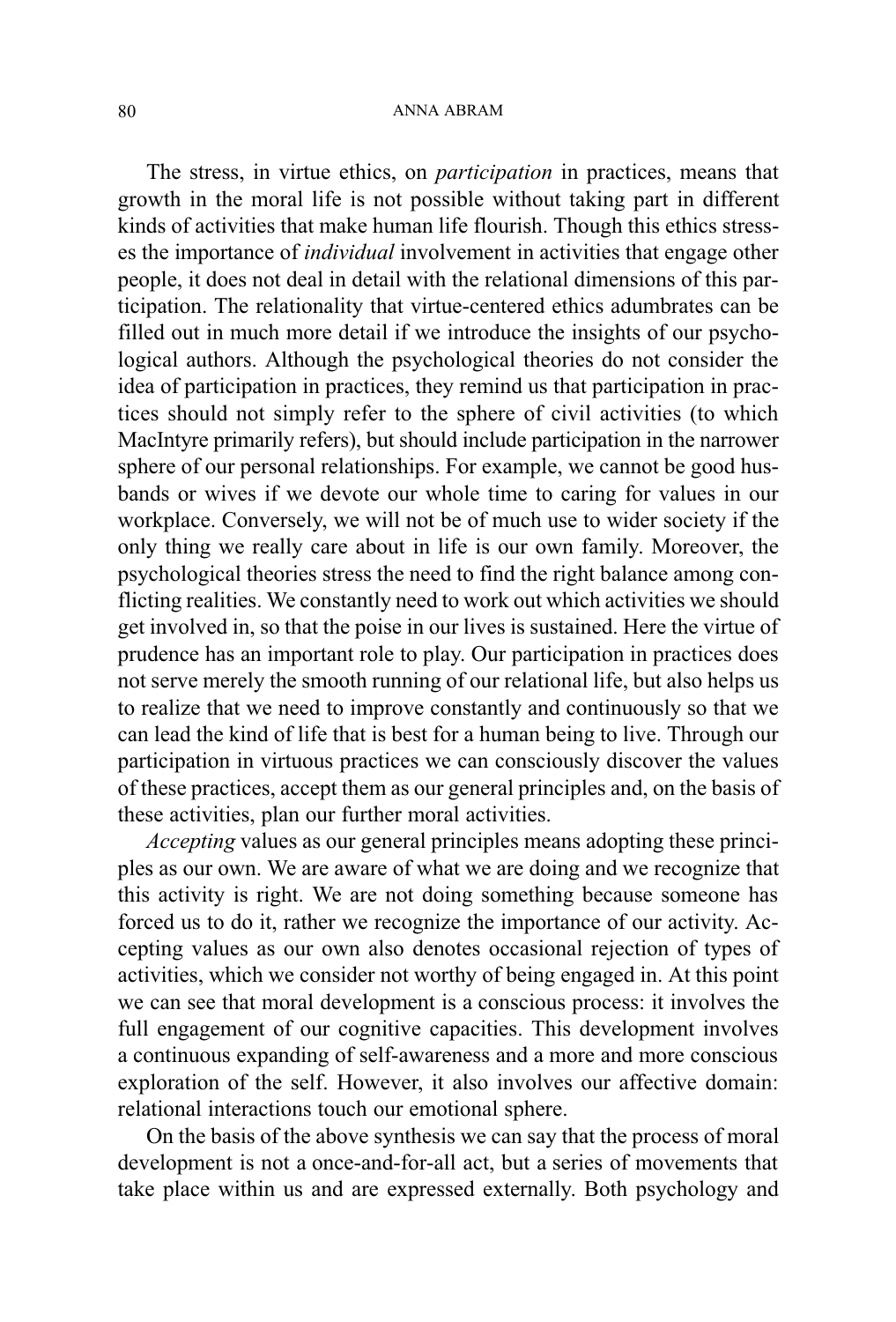virtue ethics imply that moral growth proceeds from an ego-centred orientation to an other-centred orientation, but without the exclusion of the self. It proceeds from the unconscious to the conscious, from a lack of selfunderstanding to a better self-understanding. It proceeds from dependence on external sources of reinforcement and lack of insight about oneself, towards the progressive interiorization of one's experience and responsibility for oneself and the other.

The process of moral development is a relational journey, which leads towards the improvement of the moral self. 'Moral development' is the means by which we integrate our life activities (such as different kinds of practices) into purposeful behaviour. It is a continuing, dynamic and always-new process that really and truly has to be open-ended: there are always new situations to which one has to adjust, new practices to promote and new principles to adopt. Although there are relational patterns that are common to us all, this journey is always creative. Only such a process can be called developmental.

Although moral development is about progress, it is not always straightforward. It can be broken, irregular and regressive. However, growth can take place even when there is disruption and brokenness  $-$  growth in those situations, in particular growth through moral failure, can be profound. I will return to this point in Step Four.

## The understanding of the 'self'

I suggest we understand the self (the I) as the innermost dimension  $-$  the core of a person. The two disciplines discussed conceive the self in terms of consciousness; moral growth, as we noted earlier, is, largely but not exclusively, a conscious reality. But although both disciplines view the self as conscious, the psychological theories view the self as the self-in-relation, while virtue ethics understands the self as a moral agent.

Psychological accounts stress that one's true selfhood allows mutuality and connectedness with others. They hold that to know oneself is to know one's desires, needs and reasons, and that this knowledge entails the ability to assume the roles of others: to see oneself as others do; to construct a sense of self that is modeled on others' expectations and on roles that one has to fulfill; to organize one's experiences mentally  $-$  experiences that always involve interactions with others. The self and the other are always connected. Each of our four psychological theories sees development in terms of the movement from self-absorption to self-transcendence. Self-transcen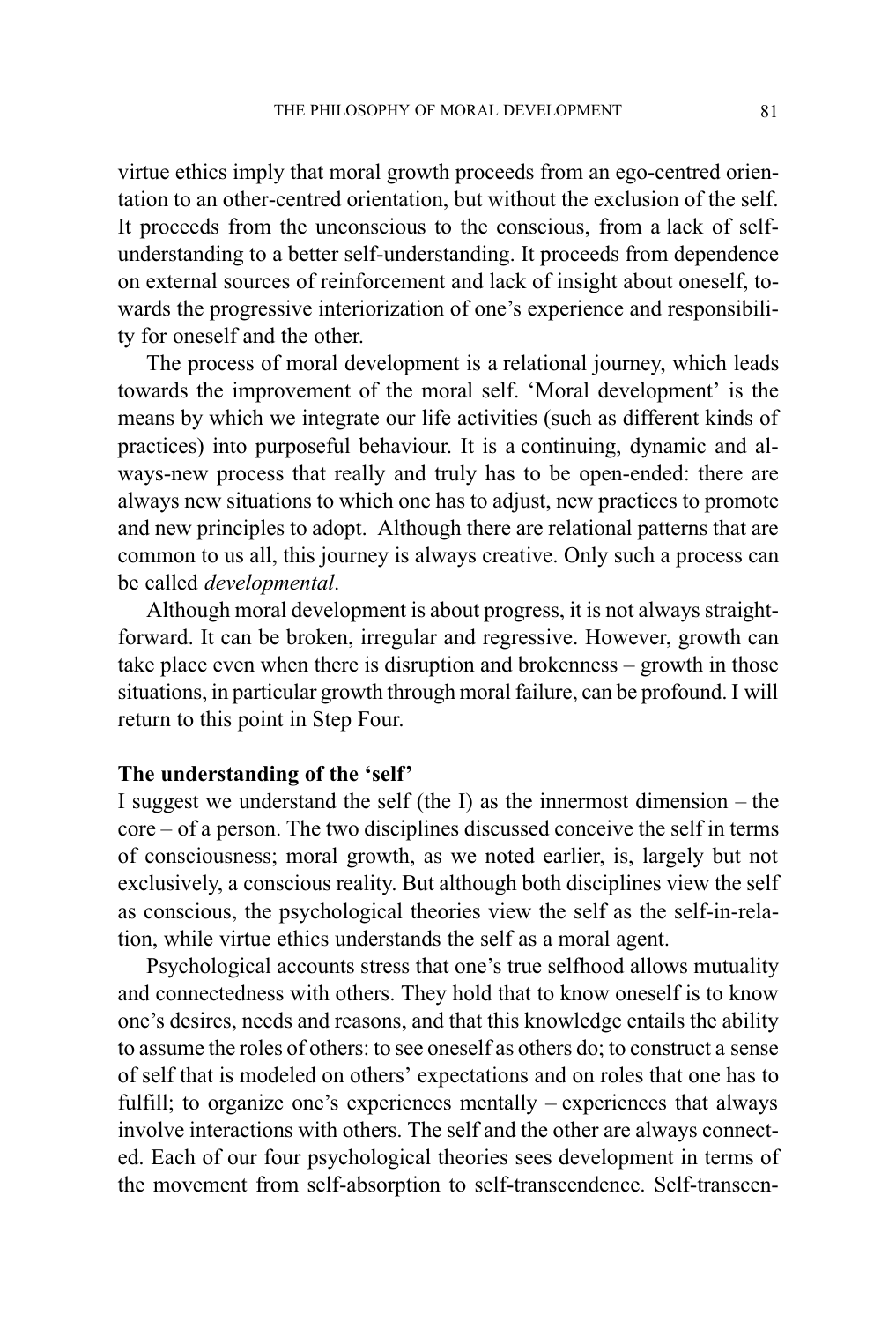dence is understood in terms of other-regarding concern – concern for those who are close, as well as for distant others.

Virtue ethics is also concerned with self-transcendence, but in a different sense. It is concerned with the movement from the self as at it is in the present to the self as it may be in the future. Although the present is the outcome of one's past, virtue ethics does not pay great attention, as do the psychological theories, to the past part of one's moral history. The self, in this context, denotes the capacity to act intelligibly, that is, to choose which actions to perform on the basis of one's moral understanding. A person is able to shape his or her future by becoming the kind of person he or she wants to become, because he or she has worked out his or her ideal moral self (who he or she ought to become). Virtue ethics concentrates primarily on the future of the moral agent. (Note that this ethics is often labeled 'teleological').

The idea of moral development, as the two approaches emphasize, implies that the self is developmental. The ideal moral self needs to be worked out on the basis of our relational nature. In order to develop morally one needs to accept 'who one is' in the light of one's moral history. The self is conditioned by the past, but it is not determined by it. This means that our past immoral behaviour does not determine our future behaviour. Conversely, our past rightly ordered behaviour does not guarantee moral success in the future.

Both disciplines, although with different emphases, stress the importance of having self-understanding. To have self-understanding is to have a realistic view of one's own self. To have a realistic self-understanding means to understand one's moral history on the basis of experience. Experiences, as the psychological theories emphasize (especially those of Kohlberg and Gilligan), involve other people. Self-understanding and experience are necessarily connected: we cannot reach moral maturity without integrating the former with the latter. Different experiences shed different light on the way we understand ourselves (a point stressed by Gilligan).

Step Four: Extending insights of developmental psychology and virtue ethics by the inclusion of concepts of 'growth through moral failure' and 'growth through unpredictable reality'.

## Growth-through-moral failure

Although both disciplines indirectly refer to moral failure, neither really deals with it. Moral failure, however, is a part of life, and this cannot be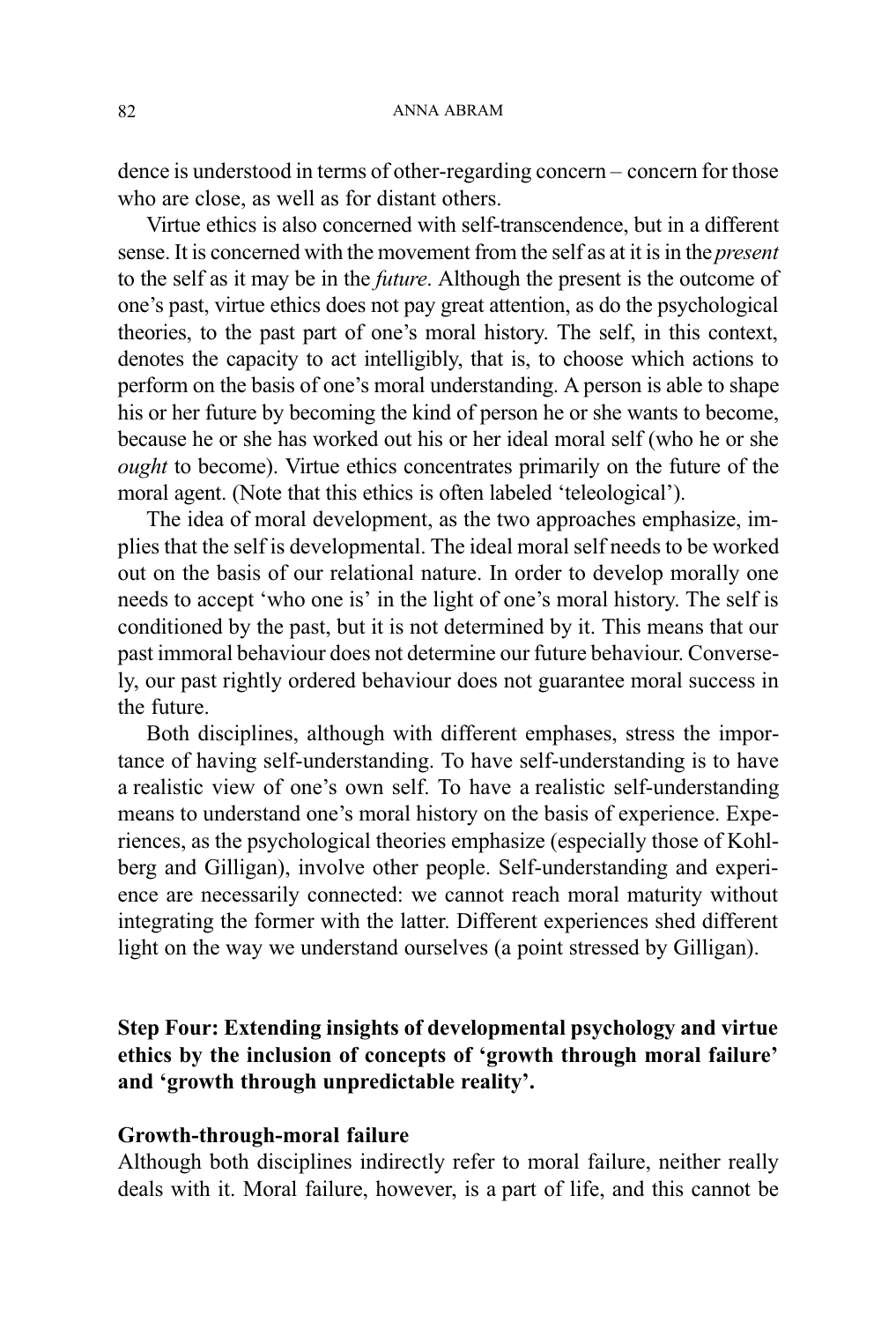neglected in our educational systems. To neglect the concept of moral failure would be a failure in itself. Moral failure should not be simply acknowledged, but must be understood and viewed as a growth-furthering experience. *Knowing* where we went wrong disposes us to understand better how to avoid making similar mistakes in the future. A person who fails morally can have a better practical understanding of the area of life in which moral failure has occurred. Understanding the reality of moral failure can help us to develop compassion and a kind of sensitivity to the plight of those with whom we share our relational lives. It is not just moral success, but also moral failure, that can enable us to see more deeply what our relational demands are, and what living rightly is about. On the basis of this understanding we can plan our behaviour, and constantly examine it in the context of the moral good. Behaving rightly, as the outcome of moral failure, enables us to be more committed to issues as well as to people.

Thus, although moral failure is an obstacle to a regular pattern of growth, it can still be incorporated within the structure of moral development. Even if we operate with the vocabulary of psychological stages it may still be plausible to bring moral failure into developmental patterns of growth. It may be impossible to predict precisely where (at which stage) and what (the kind and depth of) moral failure will occur and how exactly we can grow out of it. Moral failure can be an awakening experience. It can enable one to see things that, without moral failure, would never have occurred (such as the power of forgiveness).

## Growth-through-unpredictable reality

Another point, not discussed by the psychological theories, is the relationships in which we find ourselves totally unpredictably. They too, as much or as little as the other types, affect our moral life and moral growth. The question that arises here is how the unpredictable, which by nature is unpredictable, can be conducive to moral behaviour? Obviously, a clear-cut answer to that question, given that the growth is of its nature unpredictable, is impossible. However growth that results from an encounter with the unpredictable can be truly profound and the demands of relationships can be met in a more powerful way than when the unpredictable does not happen. The unpredictable situation, such as the illness of someone close, can be an opportunity to develop virtues that otherwise may have not been developed. Moreover, it can give new meaning to our existing virtues. Unexpected realities involve other people: either directly (as when one falls in love with another person) or by means of an event that involves a human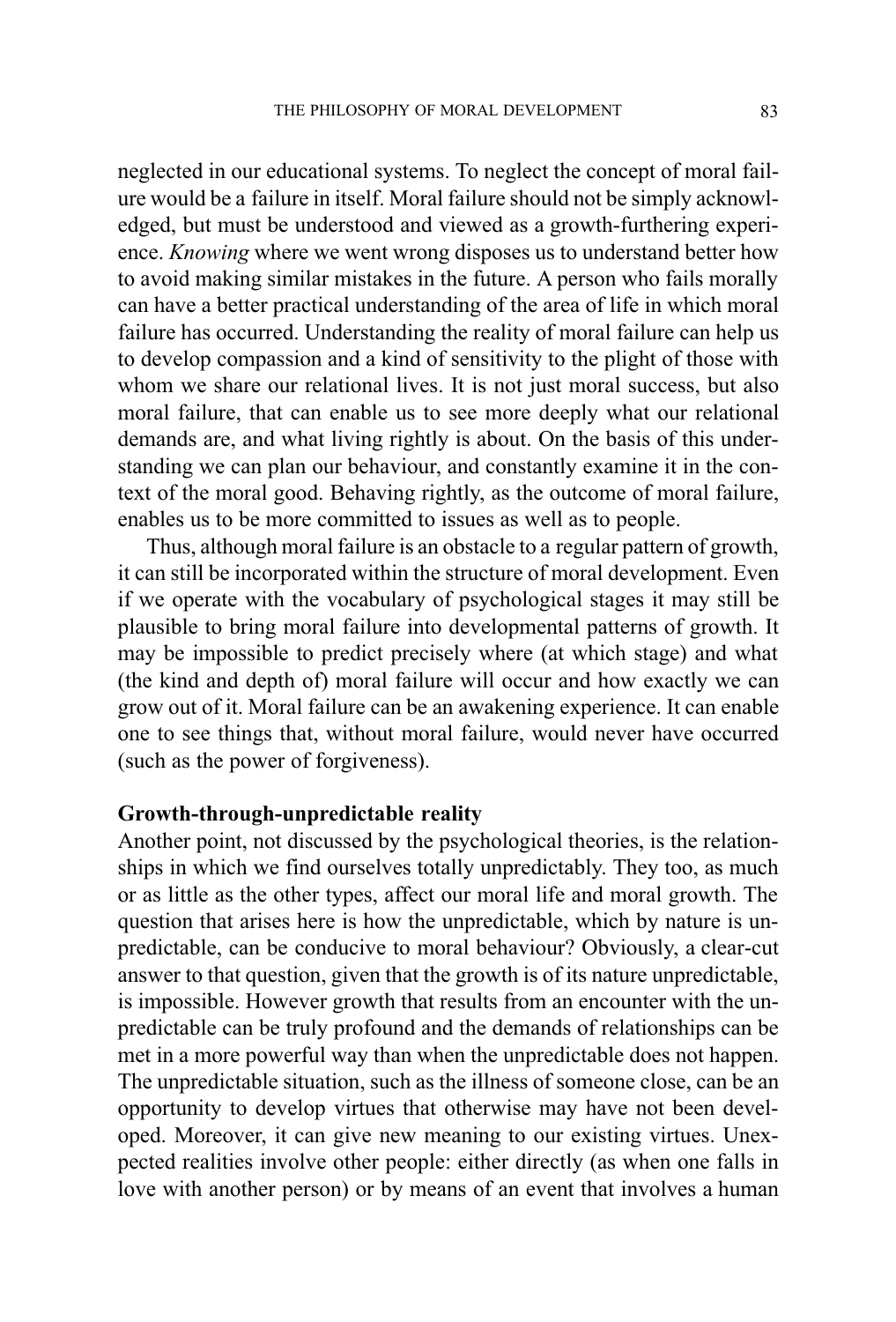being (like a car accident that involves *someone's* injury or death). There is always a relational reality. Therefore, bringing this reality to our consciousness can lead us to a fuller realization of our connectedness with others; we can begin to act in a way that expresses our deep concern for others and for ourselves. It is the particular qualities of persons whom we encounter in our lives that shape the process of moral growth. It is not simply their existence but their talents, problems, their whole life histories, which can help us to unfold our potentials. An unexpected reality can awaken us to finding the fuller meaning of the moral life. Contingent relationships change the moral landscape of our imagination and broaden the view of our own moral selves. They are a means to self-discovery; discovery of who we are now and who we are capable of becoming. The unpredictable other can improve our understanding of the self as a moral agent, influence the practice of virtue and give new meaning to activities that promote the moral good. It can restructure our cognitive capacities and emotional engagements. Unexpected realities make changes in us. This theme can help us to take into account a variety of experiences that influence our moral outlook and moral behaviour, and that empower us to a new self-understanding. Through contingent relationships we can unfold our potential  $-$  a potential that would not have been realized if we had not encountered the unpredictable other.

#### Conclusion

The idea of moral development is not intended to give the impression that moral growth is an easy enterprise. This idea implies that we are subject to change, and that this change is inaugurated in the self  $-$  here lies its dynamic character. John Henry Newman (1973, p. 100) said: To live is to change and to be perfect is to have changed often'. Thus, moral development is a process that is never completed, because there is always something that needs to be unfolded more fully. A person can always become more just, more temperate, more brave, more compassionate, more faithful and so forth.

Moral development is cumulative. On the model of moral development sketched here, human capacities (cognitive, affective, interpersonal) play a central role. Also, this model of moral development takes into account who we are and who we ought to become in the context of our past.

The process of moral development starts with 'who we are' and leads to 'who we ought to become'. However, a person's character is his or her moral history. That is why the past is also important. We can reflect on it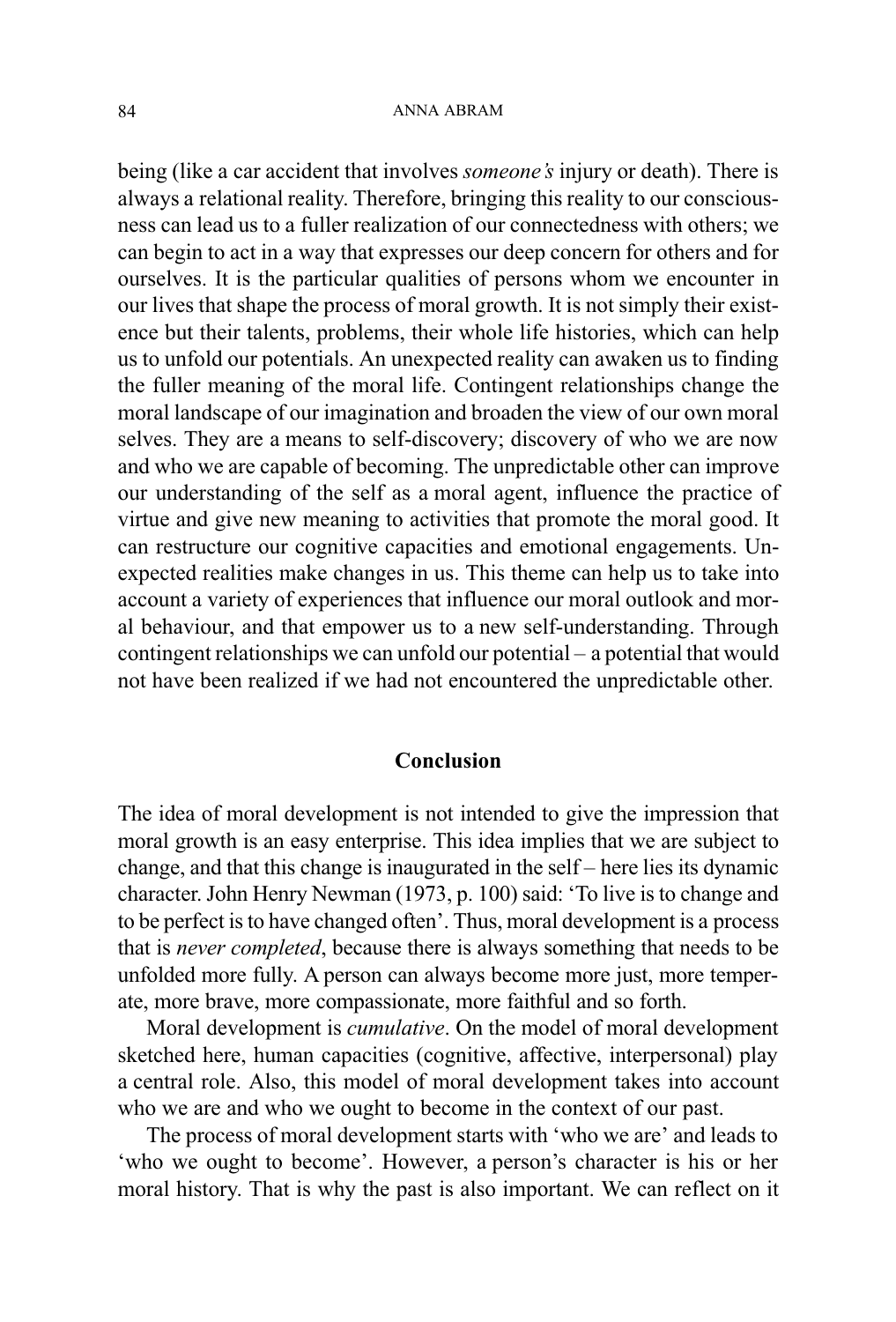and learn from it. We can see how well we are moving towards the moral good. Thus, the past – 'already', in terms of 'who we have been' is linked to the now, 'who we are' at present, and gives us a background for the future  $-$  'not yet', or 'who we ought to become' (our own *telos*). The *telos* is not a static point  $-$  something that can be reached, as in a race. There are many unexpected realities that make the telos open to redefinition, reformulation and unfolding, even though the basic idea of the moral good remains the same.

The concept of moral development belongs to a language that has significance independently of the contents of the values of specific cultures, and it can, therefore, serve as a useful concept in a variety of contemporary multi-religious, multi-disciplinary and multi-cultural debates. It is an essentially tolerant concept. This means that every culture, at every moment of its history, would have an idea of moral growth and moral maturity and will be able to list some basic virtues that constitute right behaviour. And even though the virtues, values and moral outlooks do differ in terms of their contents, the lists themselves do not really change. For example, if we take patience, we could say that patience has a different meaning in New York and San Salvador. However, both New Yorkers and San Salvadorians would know whether their fellow citizens are patient or not. And it is here that both individual beings and different cultures and religions can find a common ground upon which to provide space for 'moral development'.

In the beginning of this article I posed two questions: whether moral development is learnable/teachable, and whether education as system of training can have a space for it. If education is more than a form of 'childfarming for the sake of the state' as proposed by Plato (even if we agree that the desired outcome of education is  $-$  to put it in Greek philosophical terms  $-$  a just society), but is, rather, a form of 'unfolding of the human potential' for the benefit of both the state and the individual, then 'moral development'  $-$  a process that enables the unfolding of human potential  $$ seems to be not only a concept compatible with education (including philosophy of education), but a key concept for any discourse that involves business, professional, or, in fact, any human interaction. This concept, in spite of its generic character, allows us to focus on a person as a whole. In contemporary moral philosophy there is a tendency to focus on one or two aspects of moral growth. Some writers concentrate exclusively on, for example, the rightness of moral action, others on detachment from actions. Bringing the concept of moral development to our contemporary debates allows us to integrate different concerns into one, namely, the concern for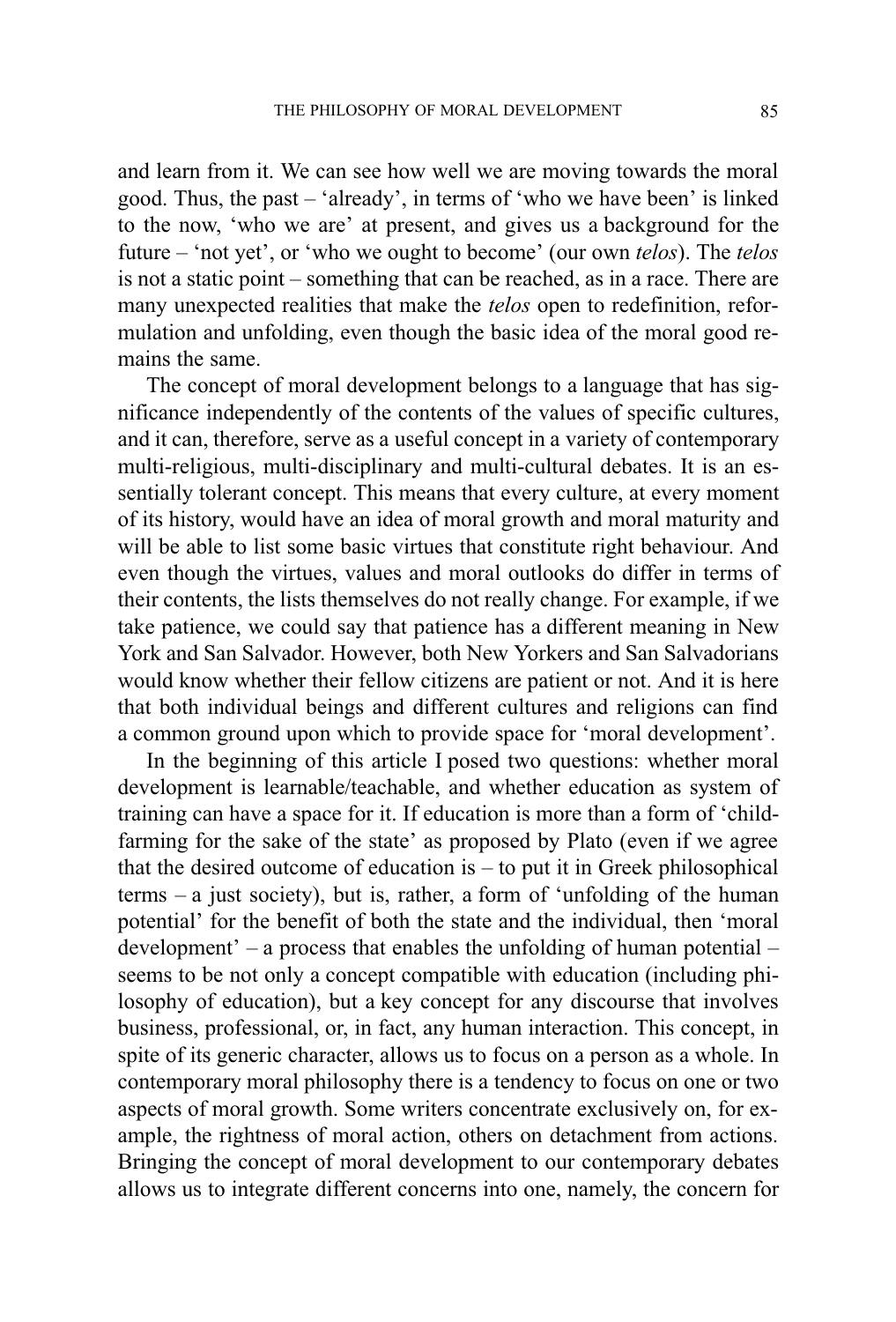moral maturity, and this concern, now more urgently than ever, should have our attention.

## Bibliography

- Damon, W., 1977, The Social World of the Child, San Francisco: Jossey Bass.
- Erikson, E.H., 1980, Identity and the Life Cycle, New York: W.W. Norton & Company.
- Erikson, E.H., 1968, Identity: Youth and Crisis, New York: W.W. Norton.
- Erikson, E.H., 1964, Insight and Responsibility, New York: W.W. Norton & Company.
- Flavell, J.H., 1977, Cognitive Development, Englewood Cliffs NY: Prentice-Hall.
- Freud, S., 1961, The Standard Edition of the Complete Works of Sigmund Freud, trans. and ed. James Strachey, London: The Hogarth Press; especially vol. XIX, The Ego and the Id and Other Works;
- Gilligan, C., 1982, In a Different Voice: Psychological Theory and Women's Development, Cambridge MA: Harvard University Press.
- Kohlberg, L., 1984, The Psychology of Moral Development: The Nature and Validity of Moral Stages, San Francisco: Harper and Row Publishers.
- MacIntyre, A., 1984, After Virtue: A Study in Moral Theory. Notre Dame, IN: University of Notre Dame Press.
- Oxford English Dictionary, 1989, Oxford: Clarendon Press.
- Piaget, J., 1972, The Moral Judgment of the Child, London: Routledge and Kegan Paul.
- Selman, R., 1980, The Growth of Interpersonal Understanding, New York: Academic Press.
- Newman, J.H., 1973, Essay on the Development of Christian Doctrine, Harmondsworth: Penguin.
- Turiel, E., 1975, "The development of social concepts", in De Palma, D., Foley, J. (eds), Moral Development: Current Theory and Research, New York: L. Erlbaum Associates.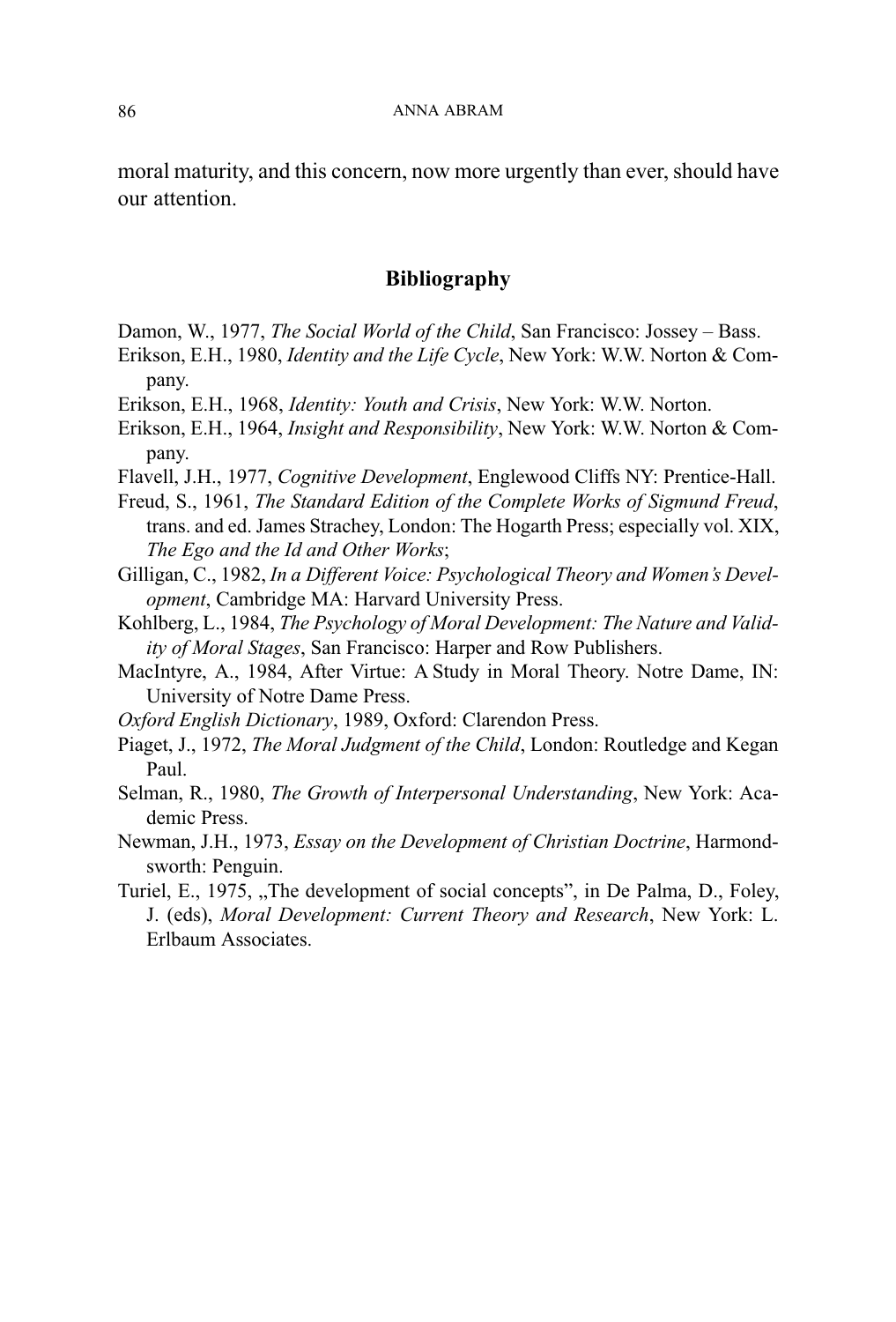Copyright of Forum Philosophicum is the property of Forum Philosophicum and its content may not be copied or emailed to multiple sites or posted to a listserv without the copyright holder's express written permission. However, users may print, download, or email articles for individual use.